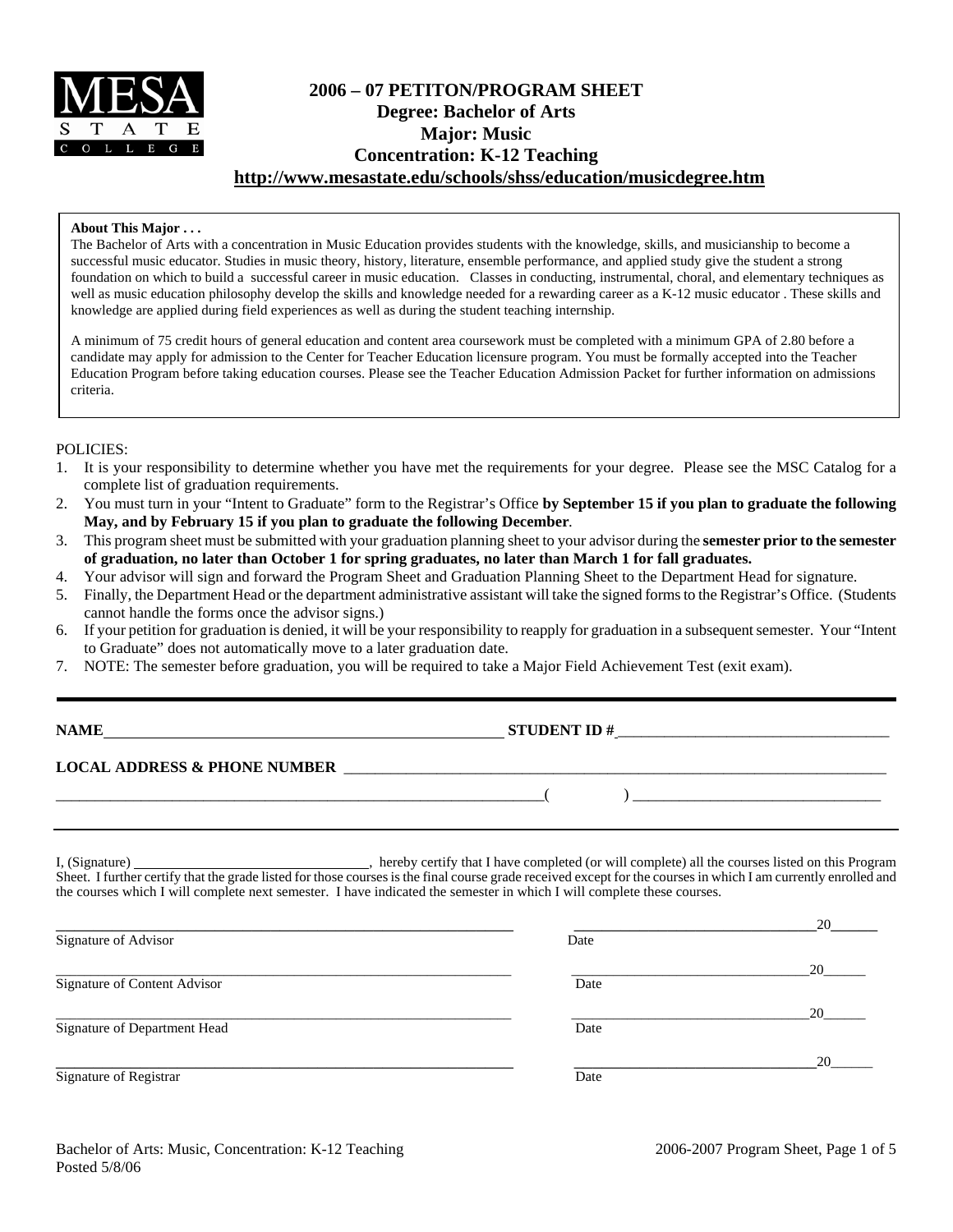- Must earn 124-125 semester hours and meet the academic residency requirements to earn a baccalaureate degree at Mesa State College.
- Must earn a minimum of 40 semester hours in upper division courses (i.e., 300-level and 400-level courses).
- A cumulative grade point average of 2.8 or higher must be maintained for all courses.
- When filling out this program sheet a course can only be used once, i.e., no double counting is allowed between categories.
- Excess KINA/HPWE courses beyond the two required and pre-collegiate courses (usually numbered below 100) cannot be used for graduation.
- All degree requirements must be completed as described. Any exceptions or substitutions must be recommended in advance by the faculty advisor and approved by the Department Head. Courses related to teacher licensure must also be approved by the Teacher Education Dept.
- Students should work closely with a faculty advisor when selecting courses and scheduling classes prior to registration.
- Students are required to participate in exit examinations or other programs deemed necessary to comply with the college accountability requirement. • Students must PASS the PLACE exam in the content area prior to commencing the internship. Also, ALL other coursework toward the degree must be successfully completed prior to the internship.

**General Education Requirements** (Minimum of 33 semester hours) See the M.S.C. catalog for the list of courses that meet the general education categories.

| Trns/Subs<br>No.<br>Grade<br>Term<br>Credit<br>Year<br>Course                  | Trns/Subs<br>No.<br>Grade<br>Term<br>Year<br>Course<br>Credit |  |  |  |  |  |  |  |
|--------------------------------------------------------------------------------|---------------------------------------------------------------|--|--|--|--|--|--|--|
| <b>English:</b> ENGL 111 and 112 (6 semester hours, must receive a grade       | <b>Social and Behavioral Sciences: (6 Semester Hours)</b>     |  |  |  |  |  |  |  |
| of "B" or higher, must be completed by the time the student has 60             | $\#$ PSYC 233<br>$\overline{\mathbf{3}}$                      |  |  |  |  |  |  |  |
| semester hours.)                                                               |                                                               |  |  |  |  |  |  |  |
| *ENGL                                                                          |                                                               |  |  |  |  |  |  |  |
| *ENGL                                                                          | <b>Fine Arts:</b> (3 semester hours)                          |  |  |  |  |  |  |  |
| *ENGL 129, Honors English, may be substituted for ENGL 111 and ENGL            | MUSP1                                                         |  |  |  |  |  |  |  |
| 112. Must earn a grade of "B" or better.                                       | MUSP1                                                         |  |  |  |  |  |  |  |
|                                                                                | MUSP2                                                         |  |  |  |  |  |  |  |
| <b>Math:</b> MATH 110 <b>or higher</b> (3 semester hours, must receive a grade | <b>Natural Sciences:</b> (6 semester hours)                   |  |  |  |  |  |  |  |
| of "C" or better, must be completed by the time the student has 60             | (At least one course must include a lab)                      |  |  |  |  |  |  |  |
| semester hours.)                                                               |                                                               |  |  |  |  |  |  |  |
| <b>MATH</b>                                                                    |                                                               |  |  |  |  |  |  |  |
|                                                                                |                                                               |  |  |  |  |  |  |  |
| <b>Humanities:</b> (6 semester hours)                                          |                                                               |  |  |  |  |  |  |  |
|                                                                                | <b>Applied Studies:</b> (3 semester hours)                    |  |  |  |  |  |  |  |
|                                                                                | #SPCH 102<br>$\mathcal{R}$                                    |  |  |  |  |  |  |  |
|                                                                                | # Must earn a "B" or higher                                   |  |  |  |  |  |  |  |

#### **Other Requirements (9 semester hours)**

|                                      | Course | Credit | Grade | Term | Year | Trns/Subs | Course                                               | Credit | Grade | Term | Year | Trns/Subs                                                     |
|--------------------------------------|--------|--------|-------|------|------|-----------|------------------------------------------------------|--------|-------|------|------|---------------------------------------------------------------|
| <b>Kinesiology:</b> (3 credit hours) |        |        |       |      |      |           | <b>Degree Distinction:</b> (6 credit hours)          |        |       |      |      |                                                               |
| <b>KINE/HPWA</b>                     | 100    |        |       |      |      |           | FLA                                                  |        |       |      |      |                                                               |
| KINA/HPWE                            |        |        |       |      |      |           | FLA                                                  |        |       |      |      |                                                               |
| KINA/HPWE                            |        |        |       |      |      |           |                                                      |        |       |      |      | (Select two consecutive classes in the same foreign language) |
|                                      |        |        |       |      |      |           | (FLAS 114 and 115 will NOT fulfill the requirement.) |        |       |      |      |                                                               |
|                                      | .      |        |       |      |      |           |                                                      |        |       |      |      |                                                               |

See the M.S.C. catalog for the list of approved KINA/HPWE/Selected DANC courses.

**Music Education Requirements:** (45 credit hours)

| Course                                            | Credit                    | Grade | Term | Year | Trns/Subs | Course                       | Credit | Grade | Term | Year | Trns/Subs |
|---------------------------------------------------|---------------------------|-------|------|------|-----------|------------------------------|--------|-------|------|------|-----------|
| <b>MUSA 111</b>                                   |                           |       |      |      |           | (select 8 credits from MUSL) |        |       |      |      |           |
| <b>MUSA 114</b>                                   | $\overline{3}$            |       |      |      |           | MUSL 1                       |        |       |      |      |           |
| <b>MUSA 115</b>                                   | $\overline{\mathbf{3}}$   |       |      |      |           | MUSL 1                       |        |       |      |      |           |
| <b>MUSA 116</b>                                   | $\perp$                   |       |      |      |           | MUSL 2                       |        |       |      |      |           |
| <b>MUSA 117</b>                                   | $\perp$                   |       |      |      |           | MUSL $2$ <sub>—</sub>        |        |       |      |      |           |
| <b>MUSA 214</b>                                   | $\overline{\phantom{0}3}$ |       |      |      |           | MUSL 3                       |        |       |      |      |           |
| <b>MUSA 215</b>                                   | $\frac{3}{2}$             |       |      |      |           | MUSL 3                       |        |       |      |      |           |
| <b>MUSA 250</b>                                   | $\overline{\phantom{0}2}$ |       |      |      |           | MUSL 4                       |        |       |      |      |           |
| <b>MUSA 268</b>                                   | $\frac{2}{2}$             |       |      |      |           | MUSL 4                       |        |       |      |      |           |
| MUSA                                              | $\overline{\mathbf{3}}$   |       |      |      |           | (select 4 credits from MUSP) |        |       |      |      |           |
| (select 3 credits from MUSA 302, 303, 304 or 319) |                           |       |      |      |           | MUSP $2$ <sub>—</sub>        |        |       |      |      |           |
| <b>MUSA 317</b>                                   | 2                         |       |      |      |           | MUSP 3                       |        |       |      |      |           |
| <b>MUSA 326</b>                                   | $\overline{\phantom{0}3}$ |       |      |      |           | MUSP $3$                     |        |       |      |      |           |
| <b>MUSA 327</b>                                   | $\overline{\phantom{0}3}$ |       |      |      |           | MUSP 4                       |        |       |      |      |           |
| <b>MUSA 426</b>                                   | $\frac{2}{2}$             |       |      |      |           | MUSP 4                       |        |       |      |      |           |
| <b>MUSP 420</b>                                   | $\mathbf{1}$              |       |      |      |           |                              |        |       |      |      |           |
|                                                   |                           |       |      |      |           |                              |        |       |      |      |           |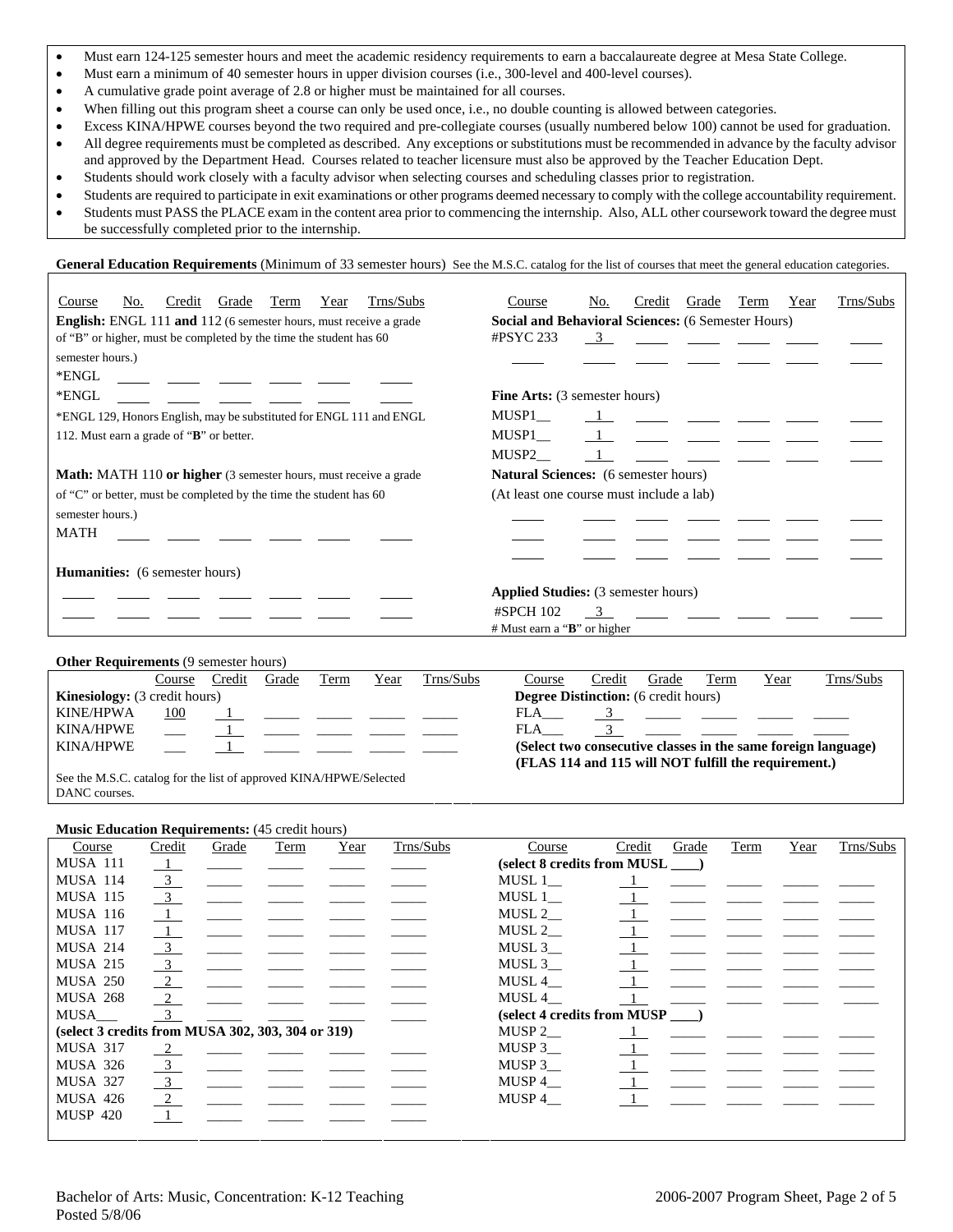#### **Music Education K-12 Requirements:** (20-21 Semester Hours)

| Course                                       | Credit    | Grade | Term | Year | Trns/Subs | Course                                      | Credit | Grade | <b>Term</b> | Year | Trns/Subs |
|----------------------------------------------|-----------|-------|------|------|-----------|---------------------------------------------|--------|-------|-------------|------|-----------|
| <b>MUSA 137</b>                              | 1 w/lab   |       |      |      |           | <b>MUSA 340</b>                             |        |       |             |      |           |
| (MUSA 137 is for instrumental students only) |           |       |      |      |           | MUSA 350                                    |        |       |             |      |           |
| <b>MUSA 232</b>                              | 1 w/lab   |       |      |      |           | (select 2 credits from MUSA 350 A or 350 B) |        |       |             |      |           |
| MUSA 233                                     | $1$ w/lab |       |      |      |           | <b>MUSA 440</b>                             |        |       |             |      |           |
| <b>MUSA 234</b>                              | 1 w/lab   |       |      |      |           | <b>MUSA 441</b>                             |        |       |             |      |           |
| <b>MUSA 235</b>                              | 1 w/lab   |       |      |      |           | <b>MUSA 442</b>                             |        |       |             |      |           |
| <b>MUSA 240</b>                              |           |       |      |      |           | (select 2 credits from MUSA 442 A or 442 B) |        |       |             |      |           |
| <b>MUSA 337</b>                              | 2 w/lab   |       |      |      |           |                                             |        |       |             |      |           |
| (MUSA 337 is for vocal students only)        |           |       |      |      |           |                                             |        |       |             |      |           |
|                                              |           |       |      |      |           |                                             |        |       |             |      |           |

#### **K-12 Licensure Requirements:** (17 Semester Hours)

\*Prerequisites: ENGL 111 & 112 (or ENGL 129), SPCH 102, PSYC 233 (All with grade of B or higher) and MATH 110 or higher (with grade of C or higher) and formal acceptance to the Teacher Education Program Course No. Credit Grade Term Year Trns/Subs Course No. Credit Grade Term Year Trns/Subs EDUC  $211^*$  2 - - - - - - EDUC 499D 6 EDUC 342 3 \_\_\_\_ \_\_\_ \_\_\_ \_\_\_ EDUC 499H 6

#### **Additional Requirements**

Students must meet departmental recital/concert attendance requirements.

Students deficient in piano skills will be required to complete MUSA 130 (2), MUSA 131 (2), MUSA 230 (2), MUSA 231 (2), in the first two years. Some General Education credits will have to be completed in the junior year.

## **GRADUATION INFORMATION**

See the "Undergraduate Graduation Requirements" in the Mesa State College catalog for additional graduation information. **A 2.8 Minimum Cumulative Grade Point Average is required.**

**GENERAL EDUCATION REQUIREMENTS** (Minimum of 33 Semester hours) See current Mesa State College catalog for list of courses that fulfill the requirements below. If one (or more) of the selections below is required in your major, you must use it to fulfill the major requirement and **make a different selection to meet the general education requirement. The courses may not be used to fulfill both requirements.**

**English – 6** Semester hours (Must be **completed** before student has 60 semester hours. Must receive grade of "B" or above.) ENGL 111 **and** ENGL 112 **or** ENGL 129 *(by permission)*

**Mathematics – 3** Semester hours chosen from: MATH 110 **or higher** (Must be **completed** before student has 60 semester hours. Must receive grade of "C" or above.)

**Humanities – 6** semester hours

**Social and Behavioral Sciences – 6** semester hours (PSYC 233 required with "B" or better.)

Fine Arts – 3 semester hours (Must select from MUSP1\_, MUSP1\_, MUSP2\_)

**Natural Sciences – 6** semester hours (At least one course must include a lab.)

**Applied Studies – 3** semester hours (SPCH 102 required with "B" or better.)

#### **OTHER REQUIREMENTS** (9 Semester Hours)

**Kinesiology – 3** Semester Hours Each student must take KINE/HPWA 100 together with two KINA/HPWE/Selected DANC courses. See current catalog for listing.

| <b>Degree Distinction – 6 Semester Hours</b>                                                                                   |    |                                                                     |
|--------------------------------------------------------------------------------------------------------------------------------|----|---------------------------------------------------------------------|
| Select from one of the following sequences:                                                                                    |    |                                                                     |
| FLAF 111 followed by FLAF 112                                                                                                  | or | FLAG 111 followed by FLAG 112                                       |
| Or FLAS 111 <i>followed by</i> FLAS 112                                                                                        | or | Two <b>consecutive</b> courses in the <b>same</b> foreign language. |
| (FLAS 114 & 115 will <b>NOT</b> fulfill this requirement. <b>Must</b> receive a grade of "C" or above in <b>both</b> courses.) |    |                                                                     |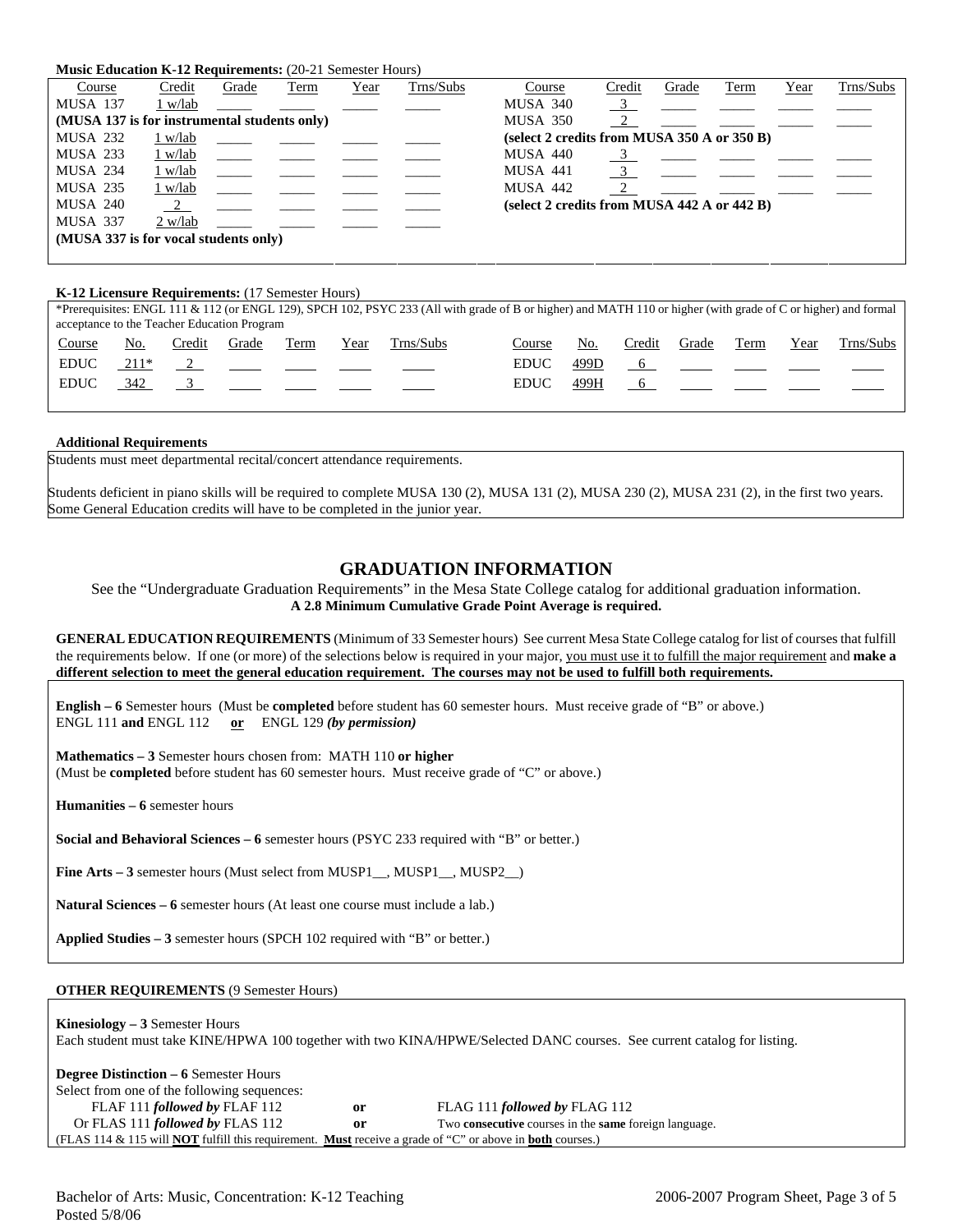| <b>Music Education K-12 Requirements (20-21 Semester Hours)</b> | <b>Music Education Concentration (45 Semester Hours)</b> |
|-----------------------------------------------------------------|----------------------------------------------------------|
| MUSA 137 Class Voice I (Instrumental Students only)             | MUSA 111 Music Technology                                |
| MUSA 232 String Pedagogy & Materials                            | MUSA 114, 115 Theory I & II                              |
| MUSA 233 Woodwind Pedagogy & Materials                          | MUSA 116, 117 Ear Training & Sight Seeing I and II       |
| MUSA 234 Brass Pedagogy & Materials                             | MUSA 214, 215 Theory III & IV                            |
| MUSA 235 Percussion Pedagogy & Materials                        | MUSA 250 Beginning Conducting                            |
| MUSA 240 History & Philosophy of Music Education                | MUSA 268 Beginning Jazz Improvisation                    |
| MUSA 337 Diction (Vocal Students only)                          | MUSA 302, 303, 304 or 319 Choral, Keyboard or            |
| MUSA 340 Teaching Elementary & General Music                    | Symphonic Literature                                     |
| MUSA 440 Teaching Vocal Music K-12                              | MUSA 426 The Music World of Cultures                     |
| MUSA 441 Teaching Instrumental Music K-12                       | MUSA 317 Orchestration                                   |
| MUSA 442 A,B Teaching Special Ensembles: Choral or Instrumental | MUSA 326, 327 Music History I & II                       |
| MUSA 350 A,B Advanced Conducting: Choral or Instrumental        | <b>MUSP 420 Senior Recital</b>                           |
|                                                                 | MUSL ___ Music Lessons                                   |
|                                                                 | (2 credit hours. from each level 1-4)                    |
|                                                                 | MUSP __ Music Performance                                |
|                                                                 | (7 credit hours selected from levels 1-4)                |
|                                                                 | (3 hours counted in General Education)                   |
|                                                                 |                                                          |
|                                                                 |                                                          |
| K-12 Teacher Licensure Requirements (17 semester hours)         |                                                          |

| EDUC 211 Foundations of Education                 | 2 semester hours | 20 Field Experience Hours  |  |
|---------------------------------------------------|------------------|----------------------------|--|
| EDUC 342 Pedagogy & Assessment: Secondary/K-12    | 3 semester hours | 20 Field Experience Hours  |  |
| EDUC 499D Teaching Internship/Colloq.: Elementary | 6 semester hour  | 300 Field Experience Hours |  |
| EDUC 499H Teaching Internship/Collog.: Secondary  | 6 semester hours | 300 Field Experience Hours |  |

### **ENTRANCE/EXIT EXAMS**

**Students must PASS the PLACE exam in the content area prior to commencing the internship. Also, ALL other coursework toward the degree must be successfully completed prior to internship.** 

Students are required to participate in exit examinations or other programs deemed necessary to comply with the college accountability requirement. All degree requirements must be completed as described above. Any exceptions or substitutions must be recommended in advance by the faculty advisor, approved by the Department Head and the Teacher Education Department.